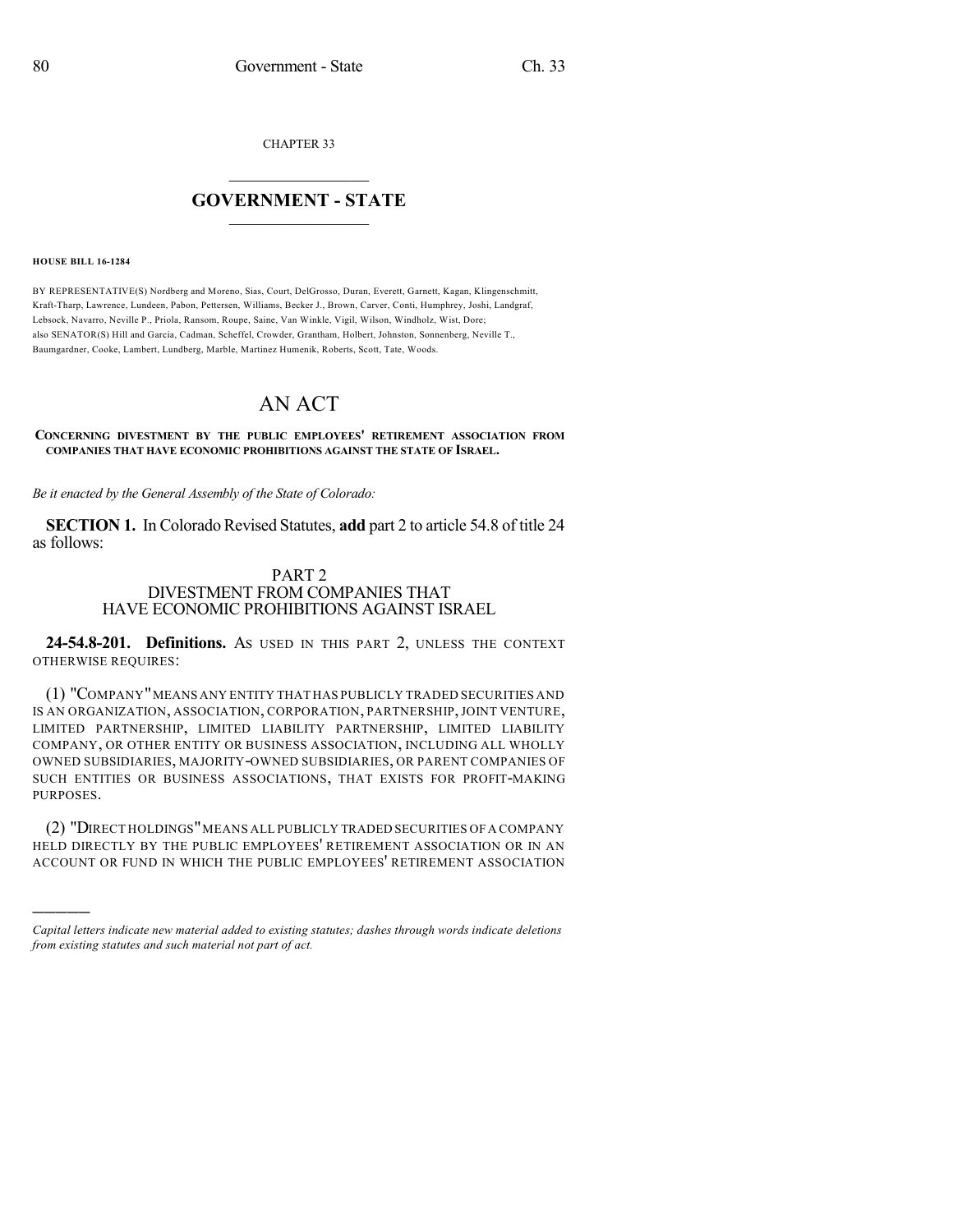OWNS ALL SHARES OR INTERESTS.

(3) "ECONOMIC PROHIBITIONS AGAINST ISRAEL" MEANS ENGAGING IN ACTIONS THAT ARE POLITICALLY MOTIVATED AND ARE INTENDED TO PENALIZE, INFLICT ECONOMIC HARM ON, OR OTHERWISE LIMIT COMMERCIAL RELATIONS WITH THE STATE OF ISRAEL INCLUDING, BUT NOT LIMITED TO, THE BOYCOTT OF, DIVESTMENT FROM, OR IMPOSITION OF SANCTIONS ON THE STATE OF ISRAEL. ANY ACTIONS PERMITTED UNDER APPLICABLE FEDERAL ANTI-BOYCOTT LAWS SHALL NOT BE CONSIDERED ECONOMIC PROHIBITIONS AGAINST ISRAEL.

(4) "PUBLICLY TRADED SECURITIES" MEANS OWNERSHIP INTEREST OR DEBT INSTRUMENTS THAT ARE CURRENTLY TRADED ON A SECURITIES EXCHANGE THAT IS OFFICIALLY RECOGNIZED, SANCTIONED, OR SUPERVISED BY A GOVERNMENTAL AUTHORITY OF THE COUNTRY IN WHICH THE MARKET IS LOCATED OR CURRENTLY TRADED THROUGH AN OVER-THE-COUNTER MARKET THAT IS REFLECTED BY THE EXISTENCE OF AN INTERDEALER QUOTATION SYSTEM.

(5) "RESTRICTED COMPANIES" MEANS COMPANIES THAT HAVE ECONOMIC PROHIBITIONS AGAINST ISRAEL.

**24-54.8-202. Transactions prohibited by the public employees' retirement association - companies that have economic prohibitions against Israel restricted companies list.** (1) BY JANUARY 1, 2017, THE PUBLIC EMPLOYEES' RETIREMENT ASSOCIATION CREATED IN ARTICLE 51 OF THIS TITLE SHALL MAKE ITS BEST EFFORTS TO IDENTIFY ALL RESTRICTED COMPANIES IN WHICH THE ASSOCIATION HAS DIRECT HOLDINGS OR COULD POSSIBLY HAVE SUCH HOLDINGS IN THE FUTURE AND ASSEMBLE THOSE COMPANIES INTO A LIST OF RESTRICTED COMPANIES. THESE EFFORTS SHALL INCLUDE THE FOLLOWING,AS APPROPRIATE IN THE JUDGMENT OFTHE ASSOCIATION:

(a) REVIEWING AND RELYING ON PUBLICLY AVAILABLE INFORMATION REGARDING COMPANIES THAT HAVE ECONOMIC PROHIBITIONS AGAINST ISRAEL, INCLUDING INFORMATION PROVIDED BY NONPROFIT ORGANIZATIONS, RESEARCH FIRMS, AND GOVERNMENT ENTITIES;

(b) CONTACTING ASSET MANAGERS CONTRACTED BY THE ASSOCIATION THAT INVEST IN COMPANIES THAT HAVE ECONOMIC PROHIBITIONS AGAINST ISRAEL;

(c) CONTACTING OTHER INSTITUTIONAL INVESTORS THAT HAVE DIVESTED FROM OR ENGAGED WITH COMPANIES THAT HAVE ECONOMIC PROHIBITIONS AGAINST ISRAEL; AND

(d) RETAINING AN INDEPENDENT RESEARCH FIRM OR ORGANIZATION TO IDENTIFY COMPANIES THAT HAVE ECONOMIC PROHIBITIONS AGAINST ISRAEL. IT SHALL BE REASONABLE AND SUFFICIENT FOR THE ASSOCIATION TO RELY ON INFORMATION AND WORK PRODUCT OBTAINED FROM SUCH RESEARCH FIRM OR ORGANIZATION; EXCEPT THAT THE BOARD OF TRUSTEES OF THE PUBLIC EMPLOYEES' RETIREMENT ASSOCIATION SHALL REVIEW AND APPROVE ANY COMPANIES IDENTIFIED BY AN INDEPENDENT RESEARCH FIRM BEFORE INCLUDING SUCH COMPANIES ON THE LIST OF RESTRICTED COMPANIES PURSUANT TO THIS SUBSECTION (1).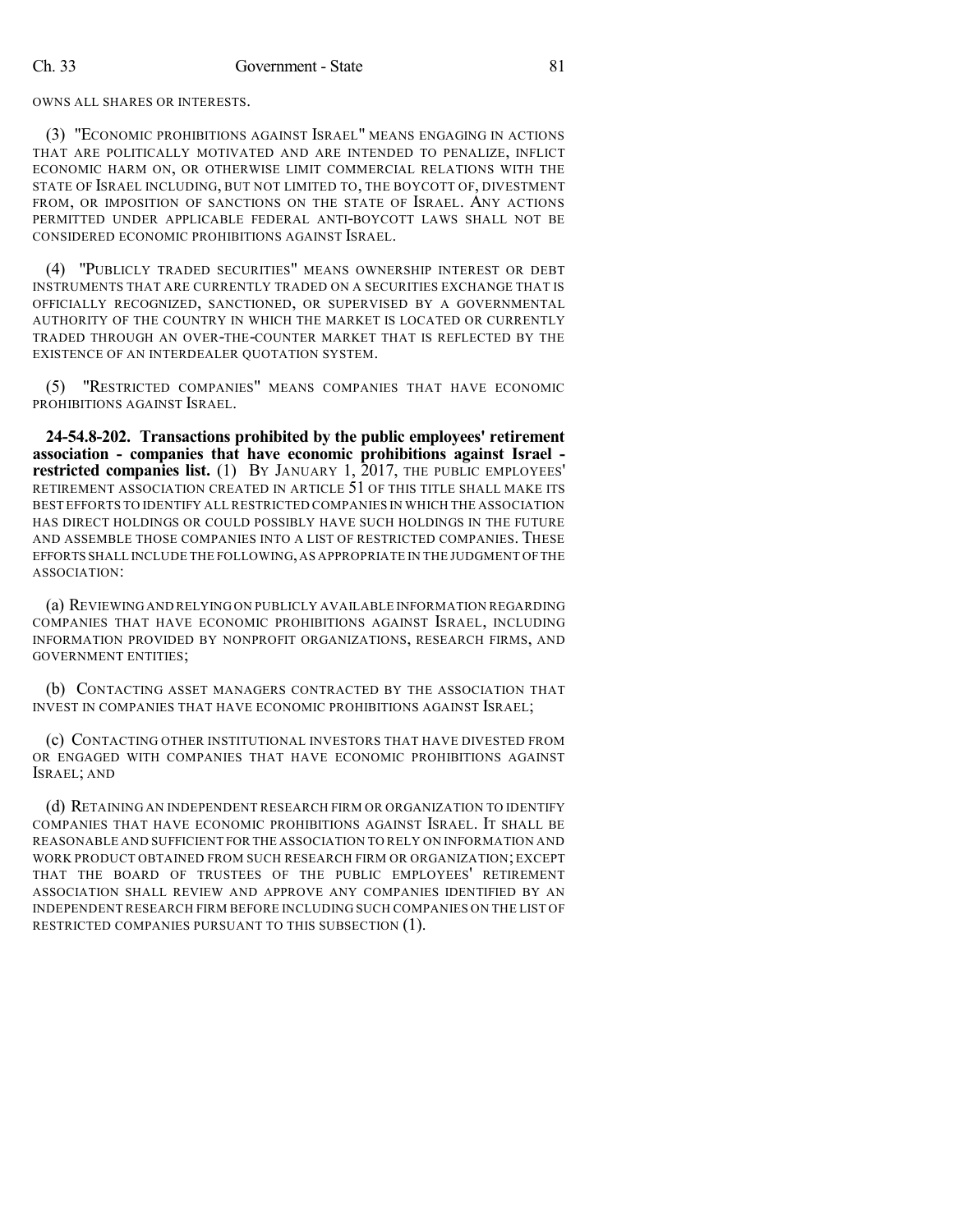(2) THE PUBLIC EMPLOYEES' RETIREMENT ASSOCIATION SHALL REVIEW THE LIST OF RESTRICTED COMPANIES ON A BIANNUAL BASIS BASED ON EVOLVING INFORMATION FROM, AMONG OTHER SOURCES, THOSE LISTED IN SUBSECTION (1) OF THIS SECTION.

(3) THE PUBLIC EMPLOYEES' RETIREMENT ASSOCIATION SHALL ADHERE TO THE FOLLOWING PROCEDURES FOR COMPANIES ON THE LIST OF RESTRICTED COMPANIES:

(a) FOR EACH COMPANY NEWLY IDENTIFIED IN SUBSECTION (1) OF THIS SECTION, THE ASSOCIATION SHALL SEND A WRITTEN NOTICE INFORMING THE COMPANY OF ITS STATUS AND THAT IT MAY BECOME SUBJECT TO DIVESTMENT BY THE ASSOCIATION.

(b) IF, FOLLOWING THE ASSOCIATION'S ENGAGEMENT PURSUANT TO THIS SUBSECTION (3) WITH A RESTRICTED COMPANY, THAT COMPANY CEASES ACTIVITY THAT DESIGNATES IT AS A COMPANY THAT HAS ECONOMIC PROHIBITIONS AGAINST ISRAEL, THE COMPANY SHALL BE REMOVED FROM THE LIST OF RESTRICTED COMPANIES AND THE PROVISIONS OF THIS SECTION SHALL CEASE TO APPLY TO IT UNLESS IT RESUMES SUCH ACTIVITIES.

(c) IF, AFTER ONE HUNDRED EIGHTY DAYS FOLLOWING THE ASSOCIATION'S FIRST ENGAGEMENT WITH A COMPANY PURSUANT TO PARAGRAPH (b) OF THIS SUBSECTION (3), THE COMPANY REMAINS A RESTRICTED COMPANY, THE ASSOCIATION SHALL INSTRUCT ITS INVESTMENT ADVISORS TO SELL, REDEEM, DIVEST, OR WITHDRAW ALL DIRECT HOLDINGS OF RESTRICTED COMPANIES FROM THE ASSOCIATION'S ASSETS UNDER MANAGEMENT IN AN ORDERLY AND FIDUCIARILY RESPONSIBLE MANNER WITHIN TWELVE MONTHS AFTER THE COMPANY'S MOST RECENT APPEARANCE ON THE LIST OF RESTRICTED COMPANIES.

(d) IF, UPON THE COMMENCEMENT OF THE DATE OF DIVESTMENT, THE ASSOCIATION DOES NOT OWN DIRECT HOLDINGS IN A COMPANY ON THE LIST OF RESTRICTED COMPANIES,THE ASSOCIATION IS PROHIBITED FROM ACQUIRING DIRECT HOLDINGS IN ANY COMPANY ON THE LIST OF RESTRICTED COMPANIES DURING THE TIME THAT IT REMAINS ON THE LIST.

(4) NOTWITHSTANDING ANY OTHER PROVISION OF THIS PART 2, THE HOLDINGS IN THE PUBLIC EMPLOYEES'RETIREMENT ASSOCIATION'S DEFINED CONTRIBUTION PLANS ARE NOT SUBJECT TO THIS PART 2.

(5) UPON REQUEST, AND AT LEAST ANNUALLY, THE PUBLIC EMPLOYEES' RETIREMENT ASSOCIATION SHALL MAKE AVAILABLE ON ITS WEBSITE INFORMATION REGARDING INVESTMENTS SOLD, REDEEMED, DIVESTED, OR WITHDRAWN IN COMPLIANCE WITH THIS SECTION.

(6) NOTWITHSTANDING ANY PROVISION OF THIS SECTION TO THE CONTRARY, THE PUBLIC EMPLOYEES' RETIREMENT ASSOCIATION MAY CEASE DIVESTING FROM COMPANIES PURSUANT TO SUBSECTION (3) OF THIS SECTION IF CLEAR AND CONVINCING EVIDENCE SHOWS THAT THE VALUE FOR ALL ASSETS UNDER MANAGEMENT BY THE ASSOCIATION BECOMES EQUAL TO OR LESS THAN NINETY-NINE AND ONE-HALF PERCENT, OR FIFTY BASIS POINTS, OF THE HYPOTHETICAL VALUE OF ALL ASSETS UNDER MANAGEMENT BY THE ASSOCIATION ASSUMING NO DIVESTMENT FOR ANY COMPANY HAD OCCURRED PURSUANT TO SUBSECTION (3) OF THIS SECTION.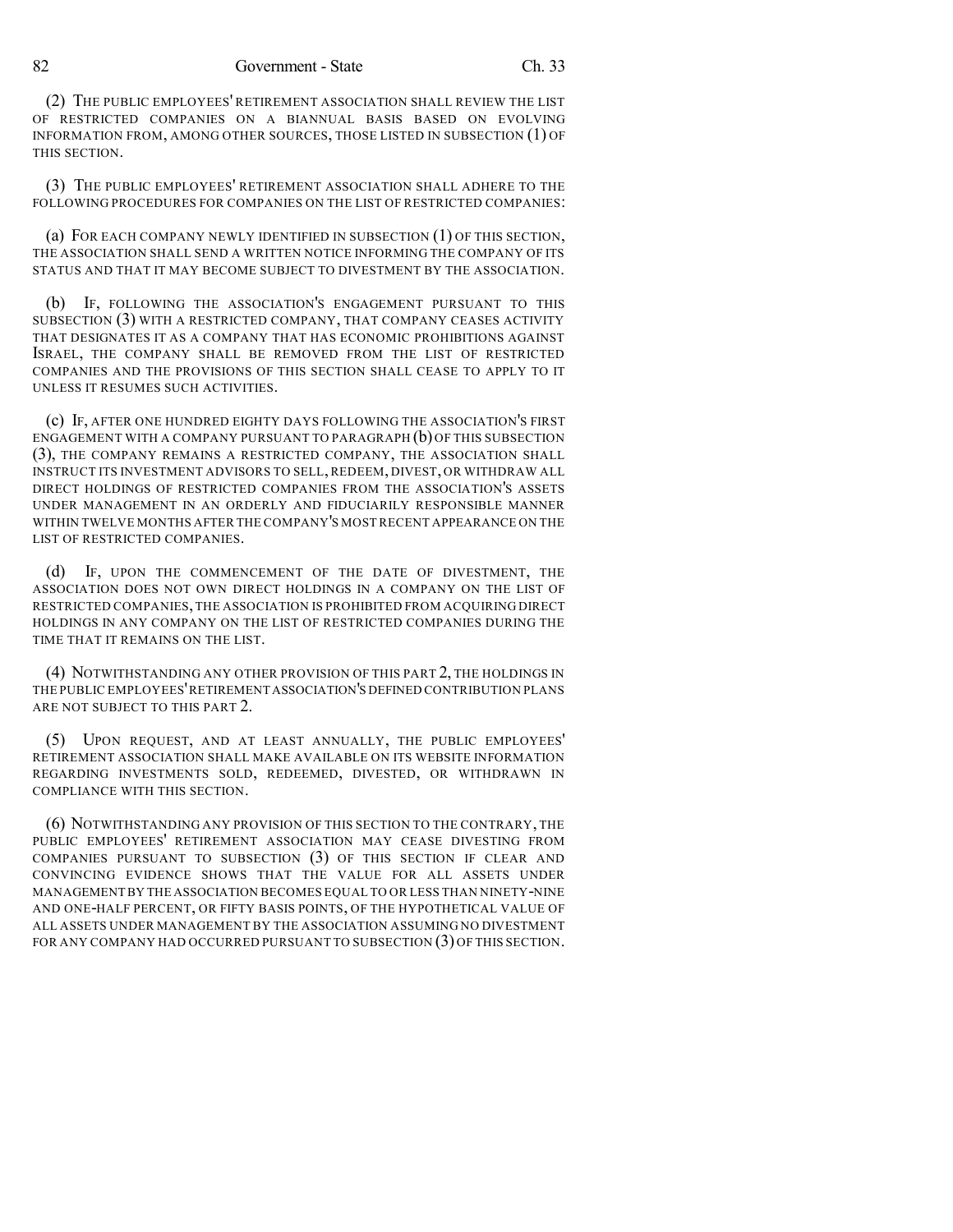### Ch. 33 Government - State 83

(7) WITH RESPECT TO ACTIONS TAKEN IN COMPLIANCE WITH THIS PART 2, INCLUDINGALL GOOD-FAITH DETERMINATIONS REGARDING COMPANIES ASREQUIRED BY THIS SECTION, THE PUBLIC EMPLOYEES' RETIREMENT ASSOCIATION IS EXEMPT FROM ANY CONFLICTING STATUTORY OR COMMON LAW OBLIGATIONS, INCLUDING ANY FIDUCIARY DUTIES AND ANY OBLIGATIONS WITH RESPECT TO CHOICE OF ASSET MANAGERS, INVESTMENT FUNDS, OR INVESTMENTS FOR THE ASSOCIATION'S SECURITIES PORTFOLIOS.

(8) WITH RESPECT TO ALL ACTIONS TAKEN IN GOOD FAITH COMPLIANCE WITH THIS PART 2, THE PUBLIC EMPLOYEES' RETIREMENT ASSOCIATION, ITS BOARD OF DIRECTORS, INDIVIDUAL BOARD MEMBERS, AGENTS, TRUSTEES, OFFICERS, EMPLOYEES,CUSTODIANS,AND FIDUCIARIES SHALL BE IMMUNE FROM ANY LIABILITY.

**24-54.8-203. Legislative intent.**BY ENACTING THIS PART 2,IT IS NOT THE INTENT OF THE GENERAL ASSEMBLY TO CAUSE DIVESTITURE FROM ANY COMPANY BASED IN THE UNITED STATES. THE PUBLIC EMPLOYEES' RETIREMENT ASSOCIATION SHALL CONSIDER THIS INTENT WHEN DEVELOPING OR REVIEWING THE LIST OF RESTRICTED COMPANIES.

**24-54.8-204. Severability.** IF ANY PROVISION OF THIS PART 2 OR THE APPLICATION THEREOF TO ANY PERSON OR CIRCUMSTANCE IS HELD INVALID, SUCH INVALIDITY DOES NOT AFFECT OTHER PROVISIONS OR APPLICATIONS OF THIS PART 2 THATCAN BE GIVEN EFFECT WITHOUT THE INVALID PROVISION OR APPLICATION,AND TO THIS END THE PROVISIONS OF THIS PART 2 ARE DECLARED TO BE SEVERABLE.

**SECTION 2.** In Colorado Revised Statutes, 24-54.8-101, **amend** (1)(r), (2), and (3) as follows:

**24-54.8-101. Legislativedeclaration-post-enactment review.**(1) Thegeneral assembly hereby finds and declares that:

(r) It is the judgment of the general assembly that this  $\pi$  tie PART 1 should remain in effect only insofar as it continues to be consistent with, and does not unduly interfere with, the foreign policy of the United States as determined by the federal government.

(2) The general assembly further finds and declares that state and local entities that are not subject to the requirements of this article PART 1 are encouraged to take voluntary action to divest from the companies specified in this article PART 1.

(3) The general assembly further finds and declaresthat the desired result of this article PART 1 for the purpose of post-enactment review is that all public funds sell, redeem, divest, or withdraw investments in scrutinized companies with active business operations in Sudan and maintain communication with scrutinized companies with inactive business operations in Sudan, in accordance with the provisions of this article PART 1.

**SECTION 3.** In Colorado Revised Statutes, 24-54.8-102, **amend** introductory portion and (16) (c) as follows:

**24-54.8-102. Definitions.** As used in this article PART 1, unless the context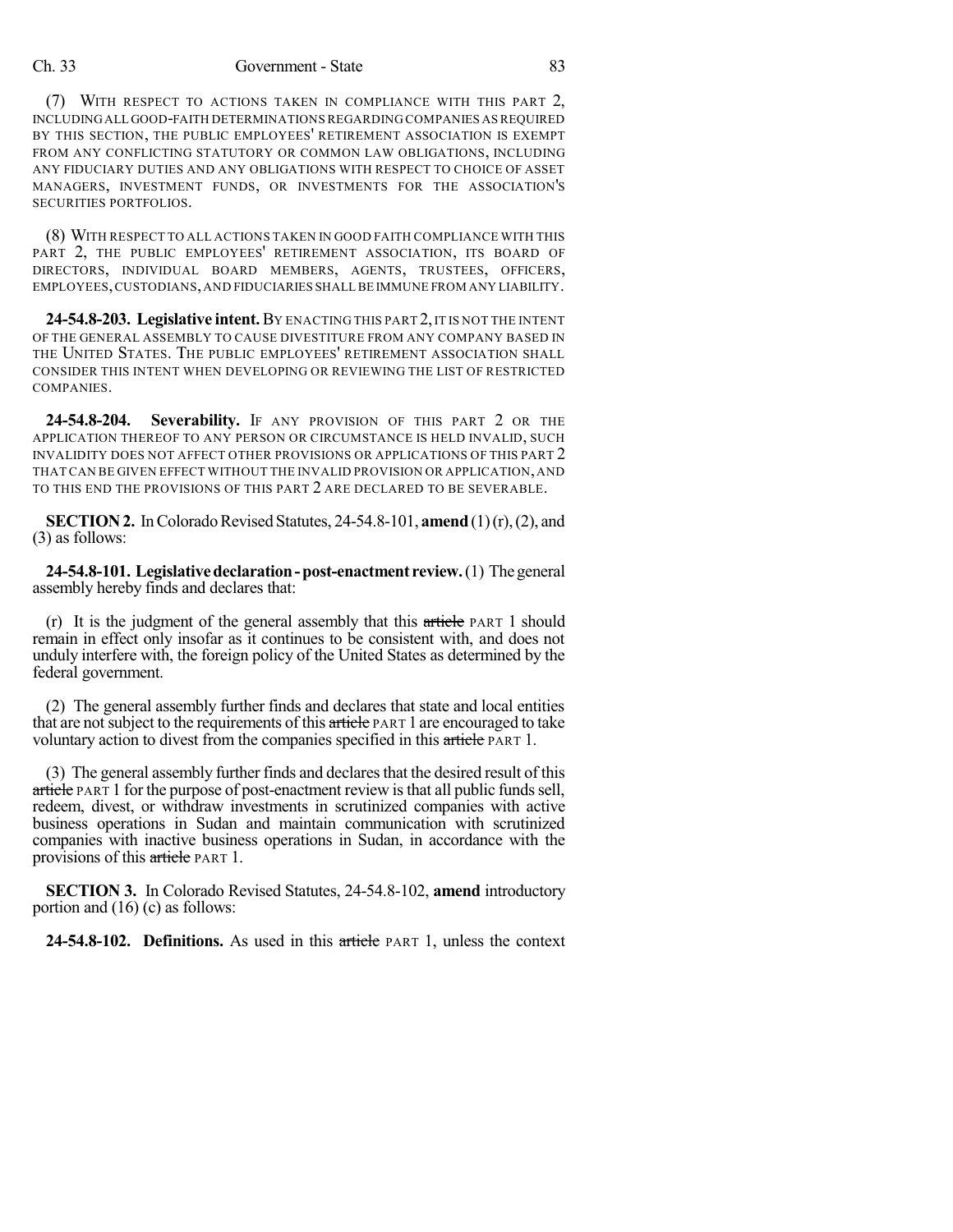otherwise requires:

(16) "Scrutinized company" means a company that meets any of the following criteria:

(c) The company supplies military equipment within Sudan, unless it clearly shows that the military equipment cannot be used to facilitate offensive military actions in Sudan or the company implements rigorous and verifiable safeguards to prevent use of that equipment by forces actively participating in armed conflict, such as through post-sale tracking of such equipment by the company, certification from a reputable and objective third party that such equipment is not being used by a party participating in armed conflict in Sudan, or sale of such equipment solely to the regional government of southern Sudan or any internationally recognized peacekeeping force or humanitarian organization. Notwithstanding any provision of this article PART 1 to the contrary, a social development company that is not complicit in the Darfur genocide shall not be considered a scrutinized company.

**SECTION 4.** In Colorado Revised Statutes, 24-54.8-104, **amend** (1)(b), (5), and (6) as follows:

**24-54.8-104. Required actions.** (1) **Engagement.** A public fund shall adhere to the following procedures for companies on the scrutinized companies list:

(b) For each company identified pursuant to paragraph (a) of this subsection (1) with only inactive business operations, the public fund shall send a written notice informing the company of this article PART 1 and encouraging it to continue to refrain from initiating active business operations in Sudan until it is able to avoid scrutinized business operations. The public fund shall continue such correspondence on a semi-annual basis.

(5) **Excludedsecurities.**Notwithstandinganyother provisionofthis article PART 1, subsections (2) and (3) of this section do not apply to indirect holdings in actively managed investment funds. A public fund shall, however, submit letters to the managers of such investment funds containing companies with scrutinized active business operations requesting that they consider removing such companies from the fund or create a similar actively managed fund with indirect holdings devoid of such companies. If the manager creates a similar fund and if the public fund determines investment in the similar fund is consistent with prudent investment standards, the public fund shall replace all applicable investments with investments in the similar fund in an expedited time. In addition, notwithstanding any other provision of this article PART 1, for passively managed indirect holdings, if the manager does not remove such companies or create a similar fund consistent with prudent investment standards by October 1, 2008, or nine months after the date the public fund first requests the manager to act, whichever is later, then the scrutinized companies with active business operations shall be removed from the indirect passively managed assets of the public fund.

(6) **Defined contribution plans.** Notwithstanding any other provision of this article PART 1, public funds, when discharging their responsibility for operation of a defined contribution plan, shall engage the manager of the investment offerings in such plans requesting that they consider removing scrutinized companies from